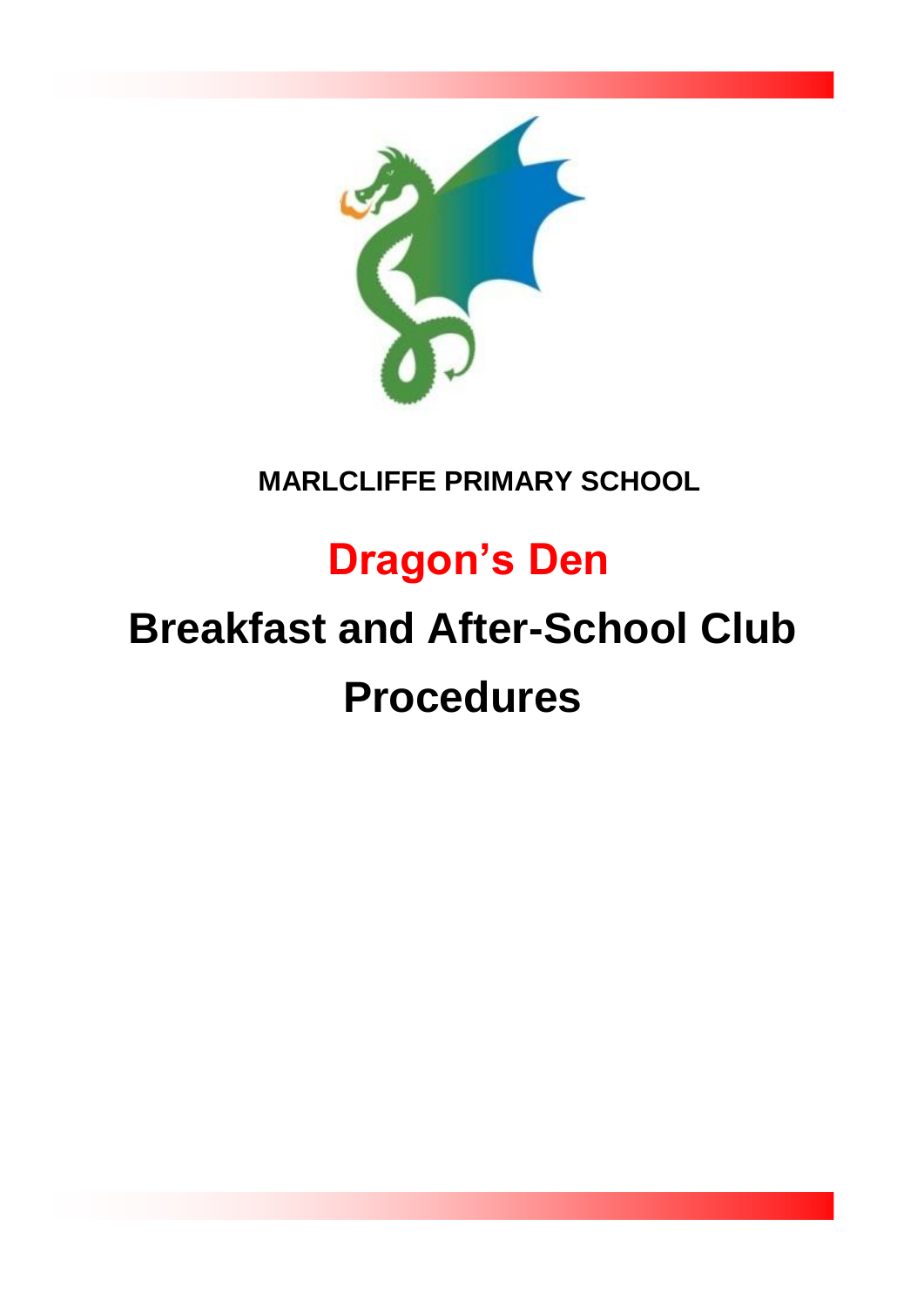#### **Dragon's Den Safety and Security**

When parents leave their children in our care our primary concern is that they are safe and cared for.

To ensure this all staff working at Dragon's Den:

- will highlight the importance of remaining safe and not leaving the premises, nor going past agreed geographical boundaries during the session. The children will not be able to leave the club unsupervised.
- All staff will wear identity badges. Volunteers and other visitors will be issued with visitor-badges. There will be a record of visitors. Visitors will not be left unsupervised with children. *(No visitors at present due to Covid)*
- Children will be supervised at all times during activities with the appropriate staff ratio provisions (15:1 for under 8s; 30:1 for 8s and over). Specific staff will be allocated to specific groups of children or activities. The staffing will include enough staff so groups of children can be split into KS1 and KS2 when numbers are high. (*Due to Covid, from 2021 Children are split into smaller groups with their own playworker to reduce the risk of transmission.)*

#### **Arrivals and Departures**

- An accurate record of all children at the after school club will be kept. Any arrival or departure from the club will be recorded in the register. The register will be kept by the coordinator, who will be contactable at all times. This process will be supplemented by regular head counts during the session.
- Records of registers will be kept for at least one year.
- Parents must book in advance for breakfast or after-school care. Due to high demand we can only take late bookings in an emergency. Late bookings are made after the register has been taken down, the office will phone the club mobile (which must be charged and available for all sessions). The child must be added immediately to the register so they can be collected from their class. This is in addition to the paper record of a late booking.
- When children arrive at the dining or annex hall their arrival will be immediately recorded on the register. *KS1/Foundation stage children will be taken by class teachers after they have seen their class through the gate and escorted to the dining hall.*If any extra children arrive the school office will be contacted to see if they have been a late booking.
- As the door to the annex will be locked, parents will need to ring the bell when they arrive to collect their child. Parents should be warmly greeted when they arrive to collect their child; it is important that we foster positive relationships with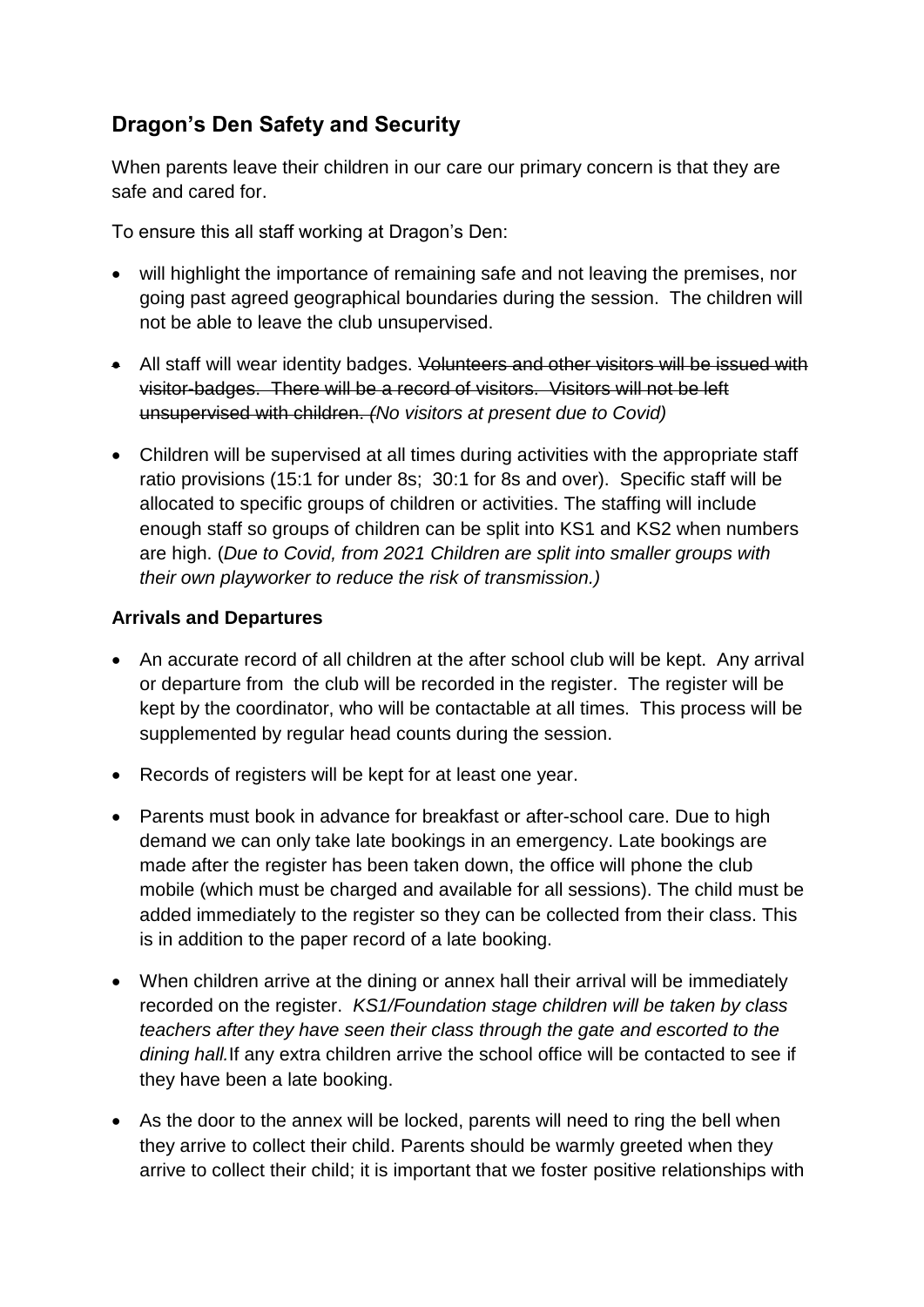the children and their parents. If the child is to be collected by someone other than the parent/carer, the coordinator will hold this information. In the event that someone else should arrive to collect a child, without prior knowledge, the club will telephone the parent/carer immediately to check this arrangement. If the designated adult is late in picking up their child without prior warning staff will try to contact parents.

• Upon departure the register will be marked to show that the child has left the premises. Staff will remind parents to make sure the door clicks shut when they leave the building but will also keep checking to make sure the door is locked. (*The member of staff who is the runner will bring children to the door to be collected by their parent and will ensure the door is closed)*

#### **Uncollected Children**

If, for some reason a child who was supposed to be collected, is uncollected at the end of Dragon's Den day, the following procedure will be activated:

- If a parent, carer or designated adult is more than 15 minutes late the coordinator will call the parent, carer of designated adult and use any other emergency contacts available to try to ascertain the cause of the delay and how long it is likely to last. Messages wil be left on any answer phone requesting a prompt reply.
- The school office/SLT will be informed.
- While waiting to be collected, the child will be supervised by at least two members of staff who will offer them support and reassurance.
- If, after repeated attempts, no contact is made with the parent, carer or designated adult, and a further period of 30 minutes has elapsed, the coordinator will call the local social services department for advice.Hub: 0114 273 4855
- In the event of the social services being called and responsibility for the child being passed to a child protection agency, the coordinator will attempt to leave a further telephone message with the parent, carer or designated adult's answer phone. Furthermore, a note will be left on a door at Dragon's Den informing the parent, carer or designated adult of what has happened. The note will reassure them of their child's safety and instruct them to contact the local social services department.
- Under no circumstances will a child be taken to the home of a member of staff, or away from the premises unless absolutely necessary.
- The child will remain in the care of Dragon's Den staff unless they are collected by the parent, carer or designated adult, or alternatively placed in the care of social services.
- Incidents of late collection will be reported to the coordinator and discussed with parents at the earliest opportunity. Parents will be informed that persistent late collection may result in the loss of their child's place at the club. Parents will be charged a late fee of £10 per 15 minutes to cover staffing costs if they arrive after 5:45pm.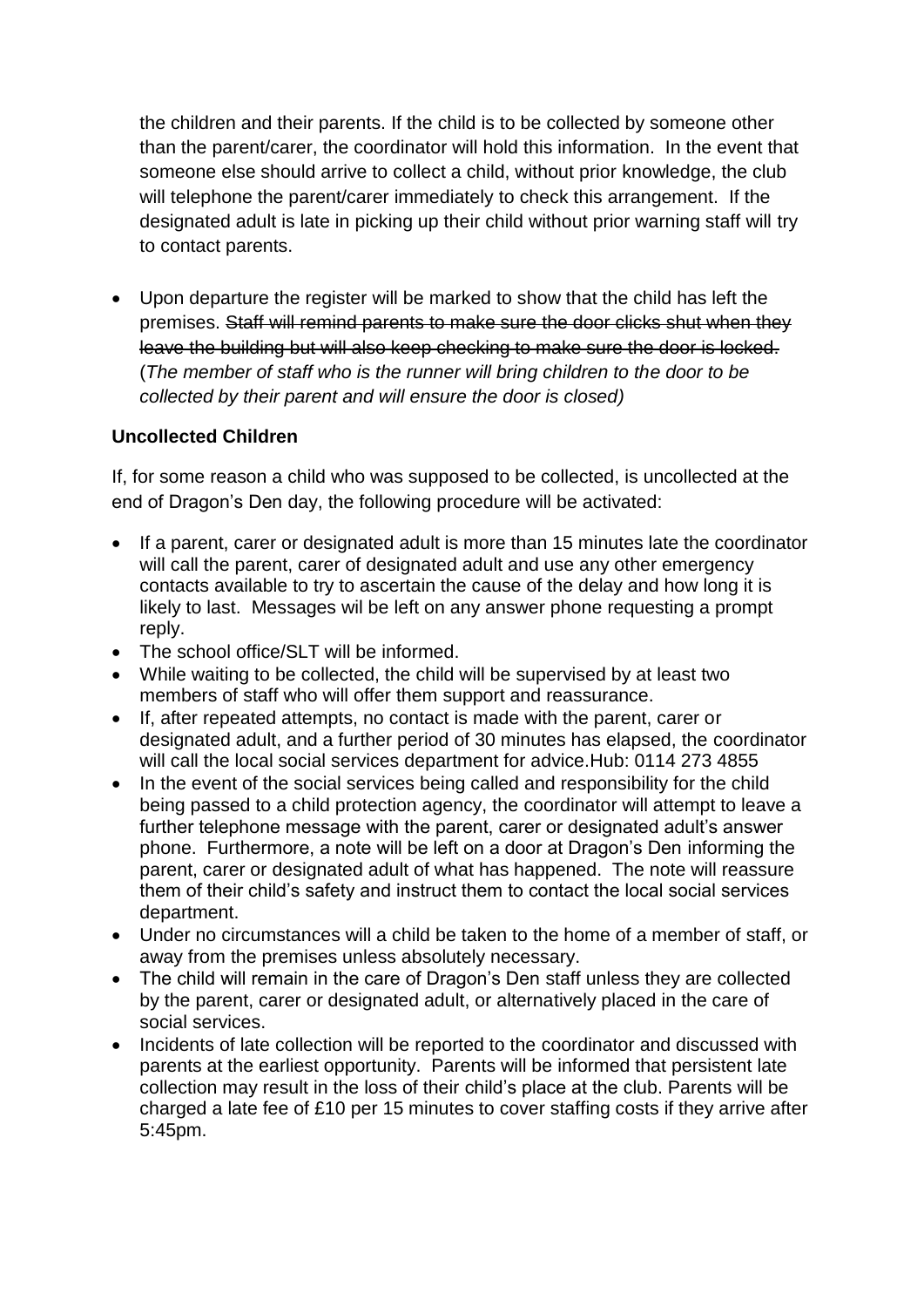#### **Missing children**

Members of staff will undertake periodic head counts, especially between sessions. If for any reason a member of staff cannot account for a child's whereabouts, the following procedure will be activated:

- The coordinators and all staff will be informed.
- A thorough search of the premises will commence. The staff team will be careful not to create an atmosphere of panic and to ensure that other children remain safe and adequately supervised.
- The coordinators will organise a search in the area surrounding the premises. All staff will be extra vigilant to any potentially suspicious behaviour of persons in and around the club
- SLT/school office will be informed that a child is missing so they can support the search.
- If after 15 minutes the child is still missing, a coordinator will inform the police and then the child's parent/carer
- While waiting for the police and parent/carer to arrive, searches for the child will continue. During this period, other members of staff will maintain as normal a routine as possible for the rest of the children.
- The coordinator will meet the police and parent/carer. The coordinator will coordinate any actions instructed by the police and do all they can to comfort and reassure the parents/carers
- Once the incident is resolved, procedures will be reviewed
- Such incidents would be recorded

#### **Health, Illness and Emergency**

Dragon's Den is committed to encouraging and promoting good health and to dealing efficiently and effectively with illnesses and emergencies that may arise.

#### **First Aid**

At least one member of staff will have an up to date Paediatric First Aid certificate. There will be a designated person with an up to date first aid certificate who is in charge of first aid and accidents. This member of staff will have access to a First Aid box at all times and will ensure that this is properly equipped. They will also be responsible for record keeping in this area. The designated member of staff will administer basic first aid when necessary and appropriate, as may other staff with up to date first aid certificates.

The location of First Aid boxes, the name of the designated person and the names of other staff with current first aid certificates will be displayed around the premises.

The accident book will be completed for any accident. Parents will be informed of any accident and asked to sign the accident book. It is important for parents to sign the accident record to ensure that a parent or guardian is aware that their child has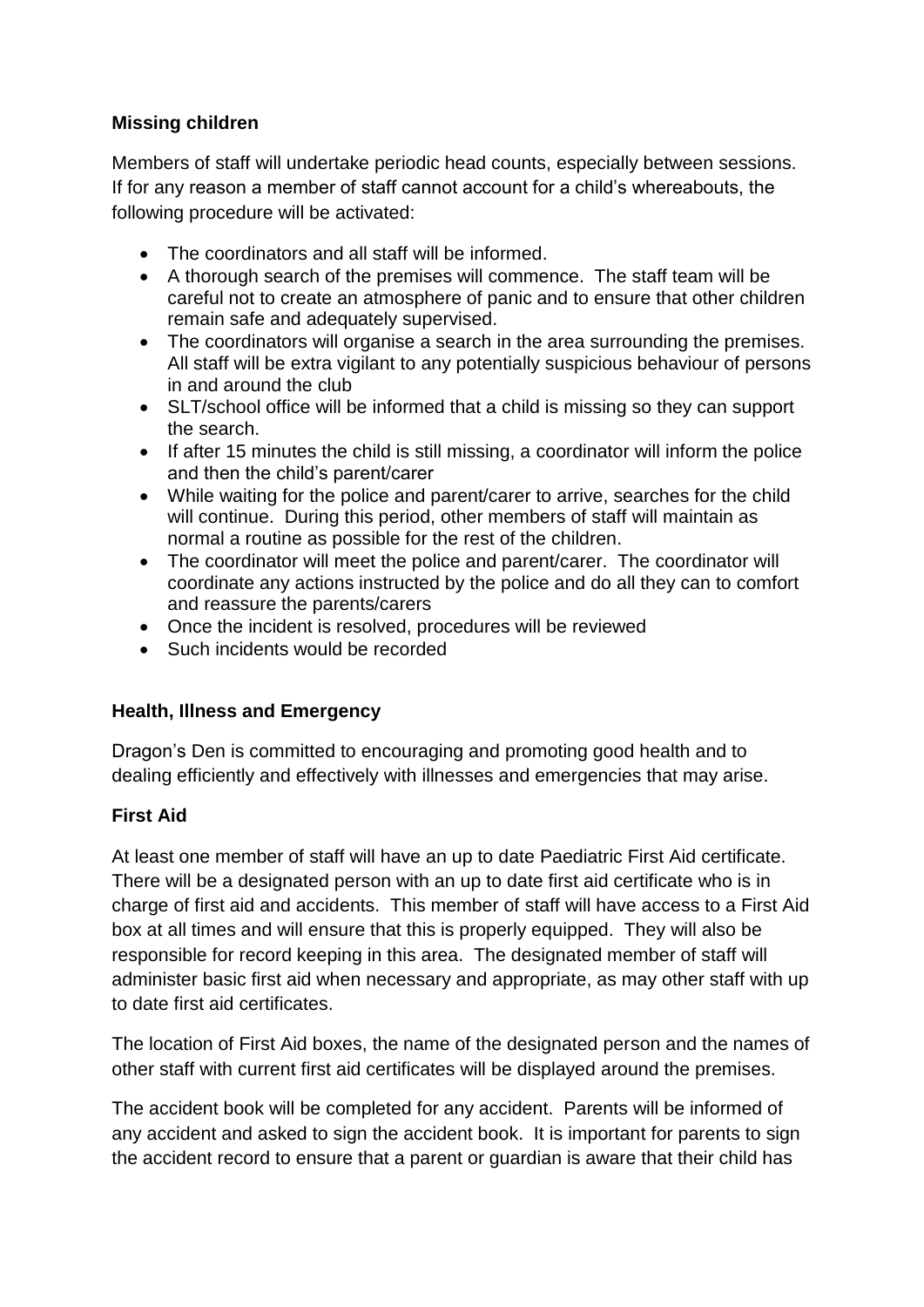had an accident and in case a parent needs to observe their child for, e.g. possible concussion.

#### **In the event of a major accident, incident or illness**

Parents/carers have signed the registration form and therefore given permission for medical advice to be sought and medical treatment to be carried out if necessary. In the event of such an event, the following procedures will apply:

- The first aider will be notified and take responsibility for deciding the appropriate course of action.
- The first aider will assess the situation and decide whether the child needs to go straight to hospital or whether they can safely wait for their parent/carer to arrive.
- If the child needs to go straight to hospital, an ambulance will be called. The parent/carer will also be contacted. A member of staff will accompany the child to the hospital. A member of the SLT will also be informed/consulted.

#### **Other health matters**

- On the registration form parents will be asked to provide medical information about their child, including information about medical conditions, essential medication, diet, allergies (including food), learning difficulties, mobility, disability, allergy to medication. It is the parent or guardian's responsibility to ensure that this information is up to date. The parent/guardian will also be asked to sign the registration form to show that they have read and understood information given about medication and first aid.
- If a child needs essential medication during the times she/he is attending Dragon's Den, a consent form must be completed by the parent or guardian, enabling the designated member of staff to administer medication in accordance with written instructions. Medicines will be stored in a locked cupboard until it is time for it to be given. Written records are kept of all medicines administered to children and parents sign the record book to acknowledge the entry. Parents can return to the club to administer medication themselves. This must be discussed with Dragon's Den staff. Under no circumstances will non-essential medication be administered by Dragon's Den staff. Parents are asked not to let unwell children attend the club.
- *If a child presents with Covid symptoms (high temperature, continuous cough, changes to sense of taste and smell) they will be socially distanced from other children with an adult and parents called and asked to collect them and take them for a PCR test.*

#### • **Food Safety**

Staff who prepare food have relevant food hygiene qualifications. Clean uniforms will be put on upon arrival at work by staff preparing/serving food. Areas will be cleaned in line with guidance/training, checks recorded. Food served will follow